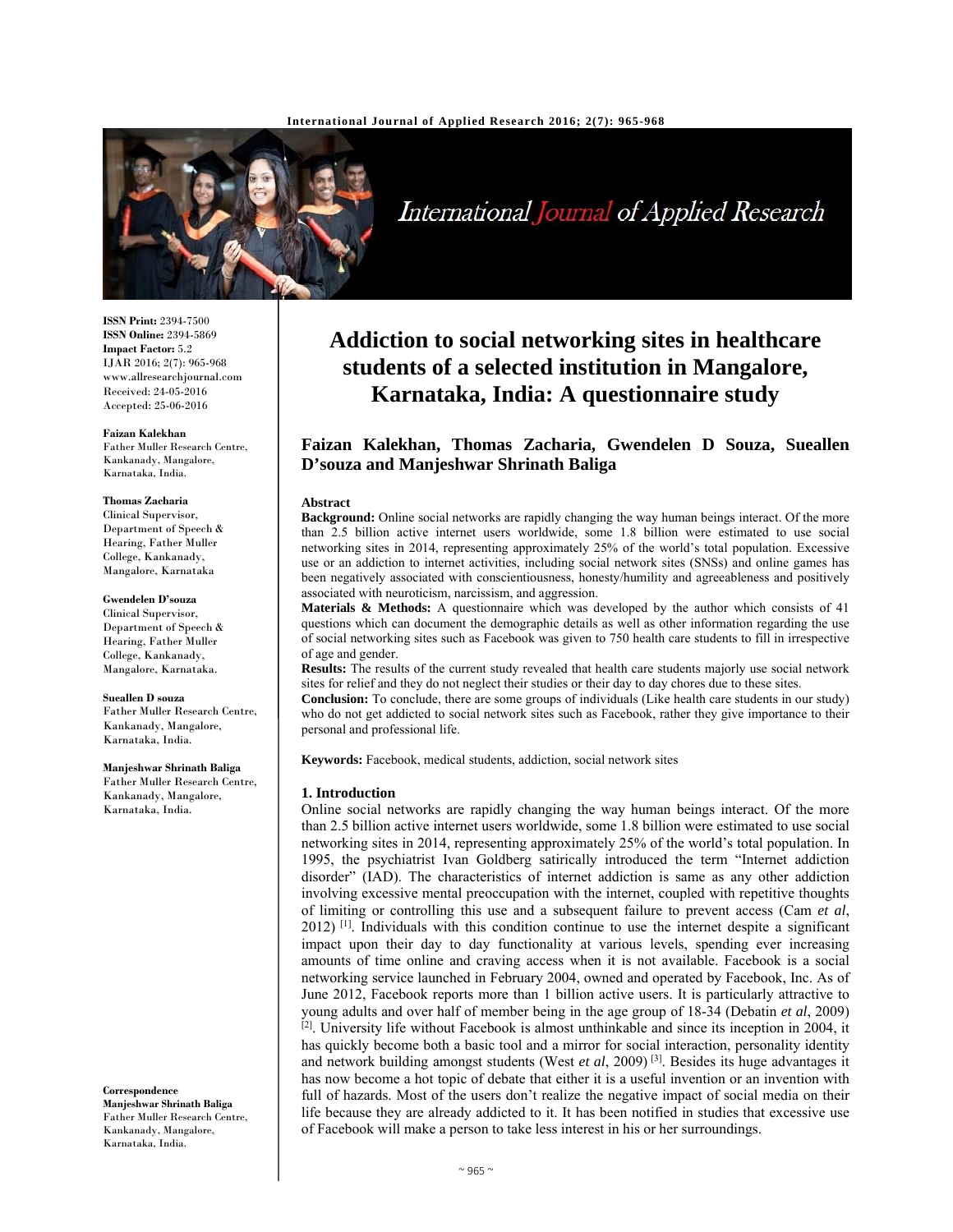Addiction can be disruptive to many aspects of life for students; it may hinder their studies and impact their long term career goals. Excessive use of an addiction to internet activities, including social network sites (SNSs) and online games has been negatively associated with conscientiousness, honesty/humility and agreeableness and positively associated with neuroticism, narcissism, and aggression (Andreassen *et al.*, 2012)<sup>[4]</sup>. For health care students aiming to develop into caring health professionals, the implications of this addiction can have wide and detrimental consequences for society as a whole. So the current study aims to understand the attitude and addiction of health care students from an urban area towards the use of social networking sites like Facebook.

# **2. Materials & Methods**

This is a single centered study conducted in one of the private medical colleges in Mangalore, Karnataka. Initially, a questionnaire was developed by the principal investigator which consists of 41 questions which can document the demographic details as well as various other information regarding the use of social networking sites such as Facebook as shown in Appendix 1. The study consisted of 750 health care students (300 miles (40%) and 450 females  $(60\%)$  with a mean age of 19.50 $\pm$ 2.45 years. All the participants were briefed about the need and purpose of the current study and the developed questionnaire was given to all the participants to read and fill. The participants were given full rights to withdraw from the study at any point of time if they don't wish to participate in it. All the completed questionnaires were collected back and the data was taken for statistical analysis to find out the frequency and association.

# **3. Results**

Among the 750 distributed questionnaires, 351 questionnaires were obtained back with a response rate of 50%. Among the 351 participants [Males (50.7%); Females (49.3%)], 68.7% of them were from the Christian religion, 20.2% were from the Hindu religion and the remaining 11.1% were from the Muslim religion. Around 70.7% of the participants had a personal computer or laptop. Approximately 55.3% of the participants had a mobile that has the ability to connect to the internet. Nearly 87.7% of the participants were members of some social network sites which include Facebook (65.5%), Orkut (20.2%), Twitter (8.5%), Ibibo (2.9%) and my space (2.9%) (Figure 1). Almost 88.3% of the participants were using the social network sites from less than 1 year, 7.7% of them were using it from last 1-2 years, 3.1% from 2-3 years and the remaining 0.9% were using from more than 3 years. In a day, approximately 21.3% of the participants use social network sites for about less than 30 minutes, 15.3% for 30 minutes to 1 hour, 19.9% for about 1-2 hours, 21.9% for about 2-3 hours and only 21.3% of the participants use it for more than 3 hours.

Only 2.6% of the total participants update their social network site status few times a day and 54.7% of the participants never update their status only. Majority of the participants (42.2%) check their social network sites only few times a week and 4.3% of the participants check few times a day. Nearly 35.5% of the participants have 500-1000 friends in their social network sites and only 7.1% of the participants have 1-100 friends. Nearly 34.5% of the

participants were tagged in around 50-75 photos and only 5.7% of participants were tagged in more than 100 photos. Approximately 31.1% of the participants have 1-3 applications in social network sites other than photos and pages and 13.7% only had more than 10 other applications other than photos and pages. Approximately 51.6% of the participants met a new friend in social networking sites and only 42.2% of them got reconnected with their old classmates with social network sites.

Nearly 45.6% of the participants chose option Yes for the question will you be hurt, if social network sites shut down one day? And 54.4% of the participants said no. Around 75.5% of the participants think that their grades are not affected because of the time they spent on social network sites. Approximately 58.1% of the participants do not try to cut down the time they spent on social network sites. Nearly 55% of the participants find social network sites as a relief measure. Only 6% of the participants neglect studies or daily chores always to spend more time on social network site and 34.5% of the participants never neglect studies or other chores to spend more time on social network sites. Nearly 46.4% of the participants reported that they don't become secretive when someone asks what he/she does on social network sites and 4.8% become secretive always. Nearly 18.2% of the participants fear that life without social network sites is going to be empty few times and 10% of them fear about it always. Approximately 4% of the participants lose sleep due to late night logins and 56.4% of them never lose sleep.

Approximately 28.2% of the participants reported that 25% of the time, the negative comments that they make on social network sites affects other person's life and 16% of the participants reported 75 percentage of the time, it affects other person's life. The negative comments in social network sites never hurts nearly 36.8% of the participants and it always hurts in 6% of the participants. Nearly 0.9% of the participants reported that the people they meet on social network sites are 100% honest and 15.4% of them reported that all are dishonest.



**Fig 1:** Graphical representation of the social network sites used by healthcare students in the study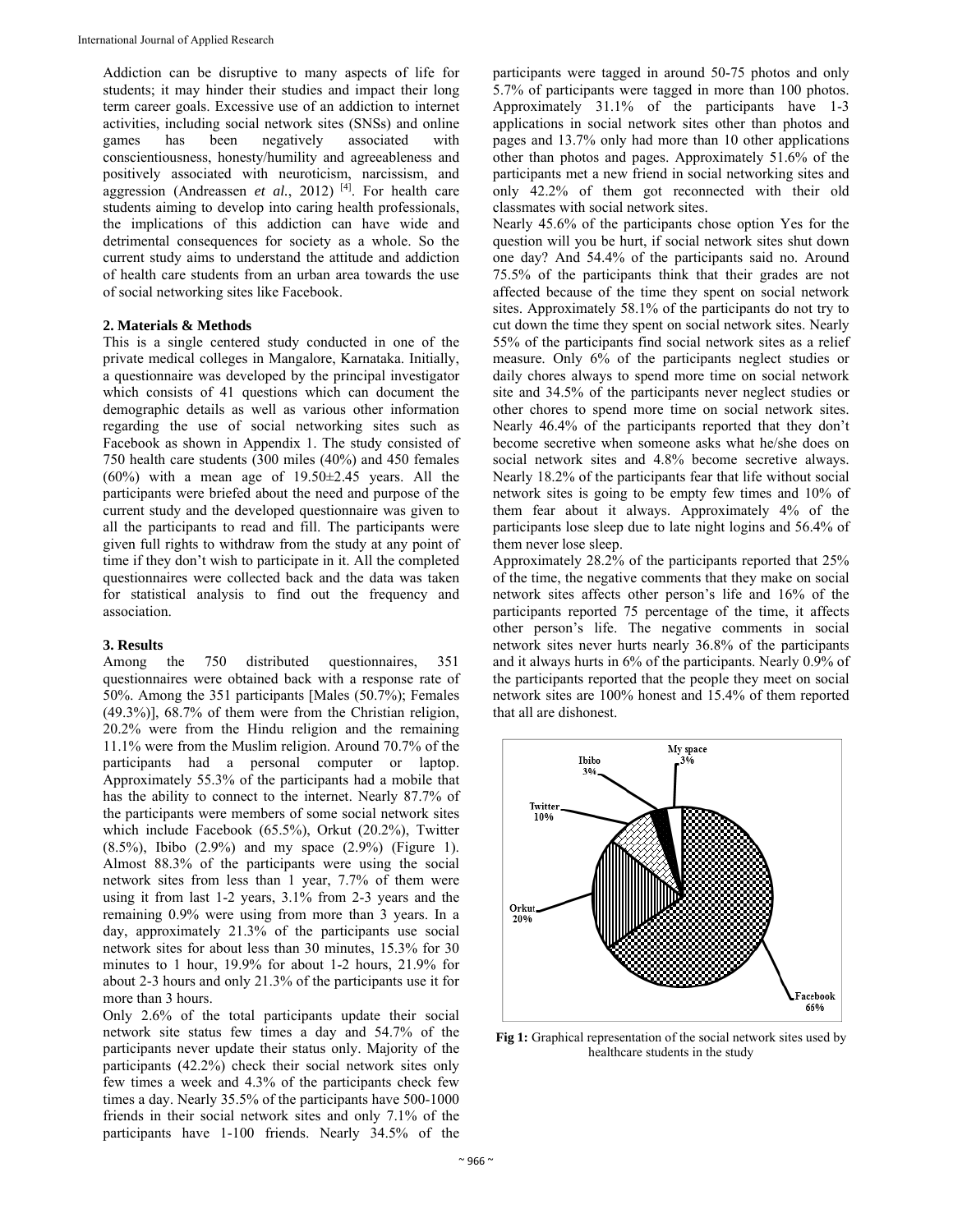|                                     | <b>Table 1:</b> The frequency and percentage of social network site |  |
|-------------------------------------|---------------------------------------------------------------------|--|
| usage among the healthcare students |                                                                     |  |

|                                                           |                       | Percentage               |
|-----------------------------------------------------------|-----------------------|--------------------------|
|                                                           |                       | (Frequency)<br>50.7(178) |
| Gender                                                    | Male<br>Female        | 49.3(173)                |
| Religion                                                  | Hindu                 | 20.2(71)                 |
|                                                           | Muslim                | 11.1(39)                 |
|                                                           | Christian             | 68.7(241)                |
|                                                           | Yes                   | 70.7(248)                |
| Do you have a personal<br>Computer or a laptop            | No                    | 7.7(27)                  |
|                                                           | Unanswered            | 21.6 (76)                |
| Do you have a mobile that has                             | Yes                   | 55.3(194)                |
| ability to connect to net                                 | $\overline{N_{0}}$    | 44.4(156)                |
|                                                           | Unanswered            | 0.3(1)                   |
| Are you a member of social<br>network sites               | Yes<br>No.            | 87.7(308)                |
|                                                           | <1 yr                 | 12.3(43)<br>88.3(310)    |
| When did you start using<br>social networking sites       | $1-2$ yr              | 7.7(27)                  |
|                                                           | 2-3 yr                | 3.1(11)                  |
|                                                           | $>$ 3 yr              | 0.9(3)                   |
|                                                           | $<1$ yr               | 17.1(60)                 |
| How many years have you                                   | $1-2$ yr              | 15.4(54)                 |
| been a member in                                          | $2-3 \text{ yr}$      | 24.2(85)                 |
| joined Social network site                                | $>$ 3 yr              | 21.9(77)                 |
|                                                           | Unanswered            | 21.3(75)                 |
|                                                           | $<$ 30 min            | 21.3 (75)                |
| How many hours do you use                                 | $30$ min- $1$ hr      | 15.3(54)                 |
| Social network site per day                               | $1-2hrs$              | 19.9 (70)                |
|                                                           | $2-3$ hrs<br>$> 3$ hs | 21.9 (77)                |
|                                                           | Never                 | 21.3(75)<br>54.7(192)    |
|                                                           | Once a year           | 23.6(83)                 |
| How often do you update your                              | Few times a month     | 10(35)                   |
| Social network site status?                               | Few times a week      | 9.1(32)                  |
|                                                           | Few times a day       | 2.6(9)                   |
|                                                           | Never                 | 11.4(40)                 |
|                                                           | Few year              | 18.8(66)                 |
| How often do you check<br>Social network site?            | Few times a month     | 42.2(148)                |
|                                                           | Few times a week      | 23.4(82)                 |
|                                                           | Few times a day       | 4.3(15)                  |
|                                                           | $1 - 100$             | 7.1(25)                  |
| Number of Social network site                             | 101-200               | 13.7(48)                 |
| friends you have?                                         | 200-500               | 22.8(80)                 |
|                                                           | 500-1000              | 35.0(123)                |
|                                                           | >1000<br>< 50         | 21.4(75)                 |
|                                                           | 25-50                 | 14.8(52)<br>19.4(68)     |
| Number of photos you are                                  | 50-75                 | 34.5(121)                |
| tagged in                                                 | 75-100                | 25.6(90)                 |
|                                                           | >100                  | 5.7(20)                  |
|                                                           | $1 - 3$               | 31.1(109)                |
| How many other applications                               | $4 - 6$               | 15.4(54)                 |
| other                                                     | $7 - 10$              | 16.2(57)                 |
| than photos and pages you<br>have                         | >10                   | 13.7(48)                 |
|                                                           | Unanswered            | 23.6 (83)                |
| Do you list to organize friends                           | Yes                   | 25.6(90)                 |
| into groups?                                              | No                    | 37.6(132)                |
|                                                           | Unanswered            | 36.8 (129)               |
| Have you met a new friend in                              | Yes                   | 51.6(181)                |
| Social network site                                       | No                    | 46.7(164)                |
|                                                           | Unanswered            | 1.7(6)                   |
| Do you use Social network site                            | Yes<br>No             | 64.4(226)<br>35.3(124)   |
| to organize events?                                       | Unanswered            | 0.2(1)                   |
|                                                           | Yes                   | 42.2(148)                |
| Have you reconnected with old                             | No                    | 57.3(201)                |
| classmates?                                               | Unanswered            | 0.5(2)                   |
| Do you encourage your family                              | Yes                   | 92.9(326)                |
| members to sign up?                                       | No                    | 7.1(25)                  |
| Do you list to organize friends                           | Yes                   | 68.9(242)                |
| into groups                                               | No                    | 30.8(108)                |
|                                                           | Unanswered            | 0.2(1)                   |
| Have you met a new friend in                              | Yes                   | 53.8(189)                |
| Social network site                                       | No                    | 45.9(161)                |
|                                                           | Unanswered            | 0.3(1)                   |
| Do you list to organize friends                           | Yes                   | 63.8(224)                |
| into groups                                               | No<br>Yes             | 36.2(127)                |
| Will you be hurt, if Social<br>network site shut down one | No                    | 45.6(160)<br>54.4(191)   |
|                                                           |                       |                          |

| day                             |                           |                       |
|---------------------------------|---------------------------|-----------------------|
| Do you think that your grades   | Yes                       | 24.2(85)              |
| suffer because of               |                           |                       |
|                                 | No                        | 75.5(265)             |
| the time you spent on Social    | Unanswered                |                       |
| network site                    |                           | 0.3(1)                |
| Do you try to cut down the      | Yes                       | 41.0(144)             |
|                                 |                           |                       |
| time you spent on Social        | No                        | 58.1(204)             |
| network site                    | Unanswered                | 0.9(3)                |
|                                 |                           |                       |
|                                 | Yes                       | 22.5(79)              |
| Do you prefer Social network    | No                        | 76.4(268)             |
| site to going out with others   |                           |                       |
|                                 | Unanswered                | 1.1(4)                |
|                                 | Yes                       | 55.0(193)             |
| Do you find Social network      | No                        | 43.9(154)             |
| site as a relief measure?       |                           |                       |
|                                 | Unanswered                | 1.1(4)                |
| When you sit down on your       | E-Mail                    | 8.0(28)               |
|                                 |                           |                       |
| computer                        | Facebook                  | 91.2(320)             |
| what do you usually check       |                           |                       |
| first?                          | Twitter                   | 0.6(2)                |
|                                 |                           |                       |
|                                 | $\boldsymbol{0}$          | 33.6(118)             |
| How many additional             | $1 - 5$                   | 46.2(162)             |
| applications other              |                           |                       |
| than photos and pages you       | $6 - 20$                  | 14.8(52)              |
|                                 | 21-40                     | 3.1(11)               |
| have?                           | >40                       |                       |
|                                 |                           | 2.3(8)                |
|                                 | Always                    | 5.7(20)               |
| How often do you that you       | Most time                 | $\overline{23.1(81)}$ |
| stay on Social                  |                           |                       |
| network site longer than you    | Sometime                  | 31.3(110)             |
|                                 | Few times                 | 27.4(96)              |
| intended                        |                           |                       |
|                                 | Never                     | 12.5(44)              |
| How often do you neglect        | Always                    | 6.0(21)               |
|                                 |                           |                       |
| studies or daily chores to      | Most time                 | 8.3(29)               |
| spend                           | Sometime                  | 23.6(83)              |
| more time on Social network     | Few times                 | 27.6(97)              |
|                                 |                           |                       |
| site                            | Never                     | 34.5(121)             |
|                                 | Always                    | 5.4(19)               |
| How often do you prefer the     |                           |                       |
| excitement of the               | Most time                 | 7.7(27)               |
|                                 | Sometime                  | 20.2(71)              |
| Social network site to face-to- |                           |                       |
| face friends                    | Few times                 | 21.7(76)              |
|                                 | Never                     | 45.0(158)             |
|                                 | Always                    | 7.1(25)               |
| How often do others in your     |                           |                       |
|                                 | Most time                 | 8.3(29)               |
| life complain to you            | Sometime                  | 16.8(59)              |
| about the amount of time you    |                           |                       |
| spend on Social network site    | Few times                 | 25.1(88)              |
|                                 | Never                     | 42.7(150)             |
|                                 |                           |                       |
| How often your grades suffer    | Always                    | 4.6(16)               |
|                                 | Most time                 | 5.1(18)               |
| because of the                  | Sometime                  | 15.7(55)              |
| time you spent on Social        |                           |                       |
| network site                    | Few times                 | 21(74)                |
|                                 | Never                     | 53.6(188)             |
|                                 |                           |                       |
| How often do you become         | Always                    | 4.8(17)               |
|                                 | Most time                 | 12.8(45)              |
| secretive when someone          | Sometime                  | 17.9(63)              |
| asks what you do on Social      |                           |                       |
| network site                    | Few times                 | 17.9(63)              |
|                                 | Never                     | 46.4(163)             |
|                                 |                           |                       |
| Do you fear that life without   | Always                    | 10.0(35)              |
|                                 | Most time                 | 6.6(23)               |
| Social                          | Sometime                  | 10.8(38)              |
| network site is going to be     |                           |                       |
| empty                           | Few times                 | 18.2(64)              |
|                                 | Never                     | 54.4(191)             |
|                                 |                           |                       |
|                                 | Always                    | 4.0(14)               |
|                                 | Most time                 | 5.1(18)               |
| Do you lose sleep due to late   | Sometime                  | 17.9(63)              |
| night logins                    |                           |                       |
|                                 | Few times                 | 16.5(58)              |
|                                 | Never                     | 56.4(198)             |
|                                 |                           |                       |
|                                 | Always affects            | 9.1(32)               |
| Do you think the negative       | 75% time affects          | 16.0(56)              |
| comments you make               | 50% time affects          | 22.8(80)              |
| on Social network site affect   |                           |                       |
|                                 | 25% time affects          | 28.2(99)              |
| other person's life             | Never affects             | 23.9(84)              |
|                                 |                           |                       |
|                                 | Always hurts              | 6.0(21)               |
| Do negative comments in         | 75% time hurts            | 11.7(41)              |
|                                 |                           |                       |
| Social                          | 50% time hurts            | 13.1(46)              |
| network site affect your mood?  | 25%time hurts             | 32.5(114)             |
|                                 | Never hurts               | 36.8(129)             |
|                                 |                           |                       |
|                                 |                           |                       |
|                                 | All are dishonest         | 15.4(54)              |
| Do you think that people you    |                           |                       |
| meet on Social                  | 25% honest                | 41.9(147)             |
|                                 | 50% honest                | 31.9(112)             |
| network site are honest in what |                           |                       |
| they say                        | 75% honest<br>100% honest | 10.0(35)<br>0.9(3)    |